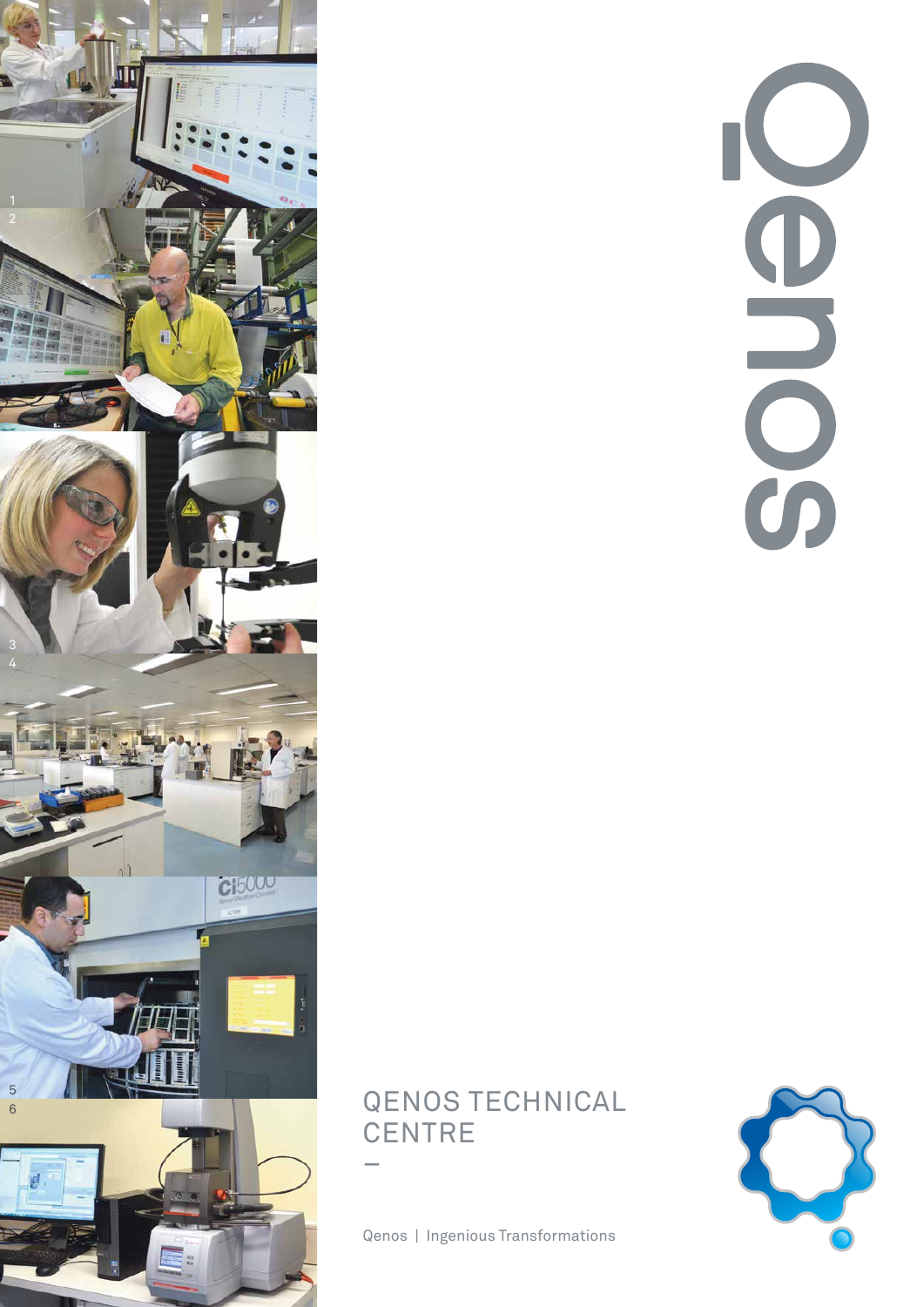

# QENOS TECHNICAL CENTRE

### **The Qenos Technical Centre is Australia's premier polyolefins laboratory organisation.**

Holding NATA accreditation for a range of specialised polyethylene tests, the Technical Centre has an extensive suite of state of the art analytical and physical testing instrumentation complemented by commercial and semi-commercial polymer processing equipment. Located in Altona and staffed by a highly experienced team of materials specialists, the Technical Centre brings value to Qenos' range of polyethylene products by focussing on the specific needs of Qenos customers:

- **Technical Support** Qenos has an extensive range of processing equipment to allow the process simulation of all key segments in the Australian PE market. This local support, in conjunction with Qenos' highly experienced technical service specialists, is utilised to directly assist application development and troubleshooting for customers.
- **Product Development** The Technical Centre performs a number of critical functions in support of new product development and design. These services range from verification of polymer architecture and performance to manufacture and evaluation in the fabrication hall to ensure that the product will meet customer needs.
- **Product Integrity** The Technical Centre is pivotal to establishing and maintaining the performance, fitness for purpose and integrity of all Qenos products. This function includes all aspects of product regulatory compliance including food contact, raw material quality management as well as accountability for product QA/QC and the maintenance of the ISO9001 quality management system.
- **Manufacturing Support** The Technical Centre has the depth of laboratory skills and experience required to support Qenos' manufacturing operations in solving critical plant problems and maintaining product integrity.





# QUALITY AT THE QENOS TECHNICAL CENTRE

Quality and good laboratory practice systems, conforming to the requirements of ISO 17025, have been developed specifically for Technical Centre operations to ensure a high standard of reliable and accurate laboratory services.

The Technical Centre maintains the following independent accreditations and licenses for its testing services, Qenos products and quality management systems:

- NATA accreditation for specific Chemical & Mechanical Tests
- SAI Global Type Test Licence for Black Pipe Grades to AS/NZS 4131
- SAI Global Type Test License for Roto Moulding Grades to AS/NZS 4766
- ISO 9001 Quality Management Systems Requirements
- ISO 17025 General requirements for the competence of testing and calibration laboratories



# FACILITIES AND CAPABILITY

The Technical Centre is comprised of three separate and purpose designed testing laboratories housed under the one roof. These laboratories, in conjunction with direct support from world renowned polyethylene research and development partners, are used to perform Technical Service, Product Development, Plant Manufacture and Quality Assurance evaluations. New methods are continually being developed in accord with ASTM, ISO and AS/NZS methodologies to improve Qenos' ability to provide accurate information to its customers as well as produce quality products that are fit for purpose.

Using the processing equipment available, the Qenos Technical Centre can perform detailed evaluation of products under conditions similar to those found at Qenos customers.

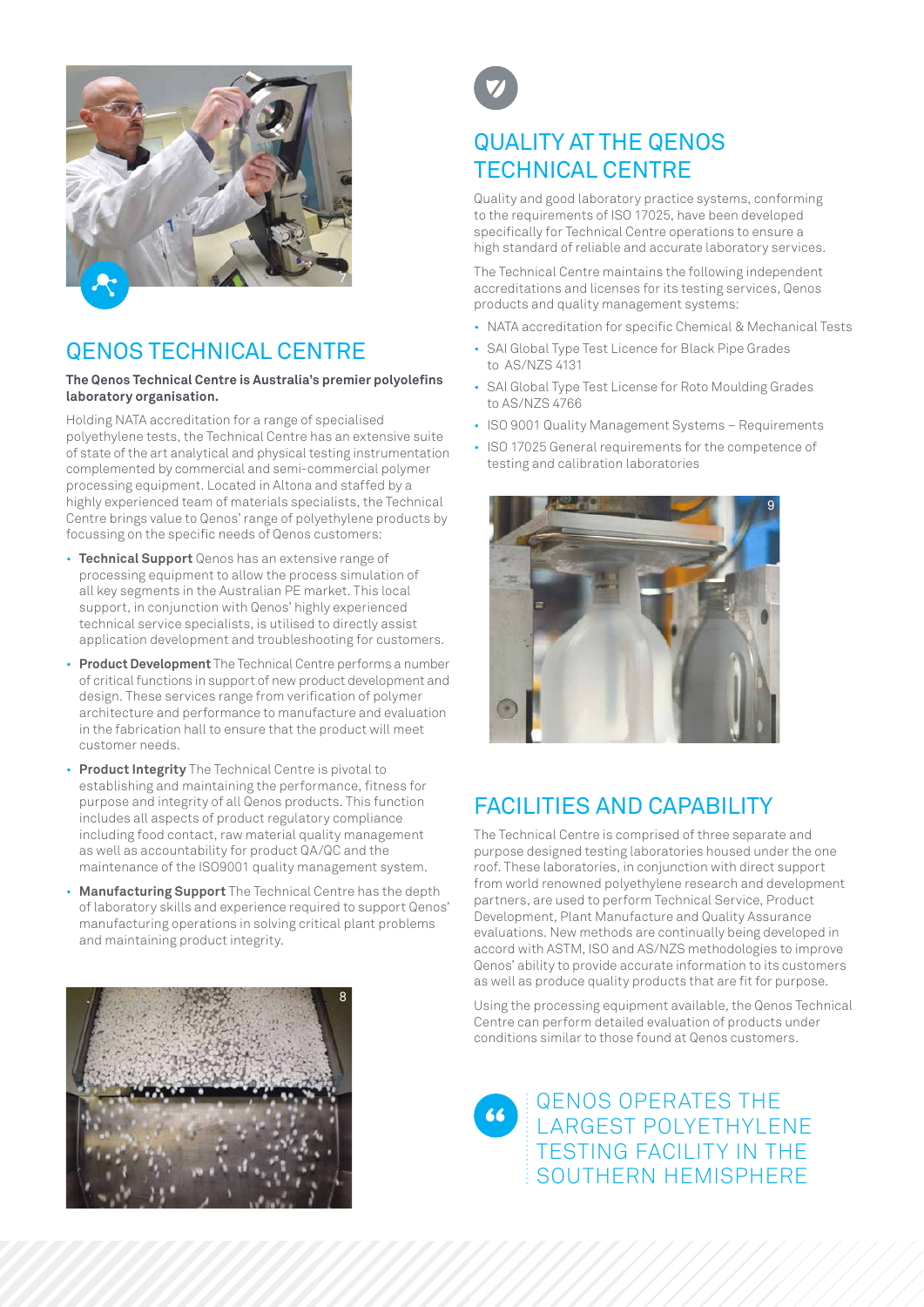



# TECHNICAL CENTRE FACILITIES LISTING

### PROCESS LABORATORY

Equipped with 14 plastics processing lines, most of which are of commercial or semi-commercial scale and cover a wide variety of converting processes. These lines include:

- injection moulding machine
- single head blow moulding machine
- high speed reciprocating blow moulding machine
- twin screw & single screw compounding extruders
- tape extrusion and monofilament line
- pipe extrusion line
- blown film extrusion lines (one equipped with digital film scanning device)
- compression moulding press
- hydrostatic pipe pressure testing baths
- Xenon arc accelerated weatherometer

There are also a range of blenders, feeders, grinders and a Brabender plasticorder.

### PHYSICAL TESTING LABORATORY

The Physical Testing laboratory has extensive capabilities for various mechanical tests of polymer samples. The main tests performed include:

- Flow properties by Melt Index or Capillary and Rotational Rheometer
- Density by gradient column method
- Mechanical properties Tensile, Yield, Elongation, Modulus, Crush, Flexural and Secant Modulus
- Environmental stress crack resistance
- Long term creep
- Impact testing Izod, Charpy, Instrumented, ARM, Drop Dart
- Abrasion resistance DIN, Taber
- Optical properties haze and gloss
- Environmental Resistance & Weathering
- Pressure Resistance
- Surface Properties
- Pellet geometry (by digitised instrumental analysis)
- Moisture vapour transmission rate analysis

The Physical Testing laboratory also has a temperature and humidity controlled facility for conditioning samples and testing to standards requiring these conditions.

## ANALYTICAL TESTING LABORATORY

The Analytical Testing laboratory performs a wide range of analytical procedures. These include:

- Polymer Identification DSC, FTIR, NIR, FTIR microscope
- Microscopy & Product Defect Analysis
- Quantification of Polymer Additives GC, HPLC, TGA & UV
- Thermal Properties



### **Photography**

- 1. Individual pellet photos are used for shape and size assessment.
- 2. A sample of Qenos Alkatane® dairy product being extruded into film and examined for defects and contamination by high speed digital imaging prior to market release.
- 3. Tensile testing being performed on Qenos' Alkadyne® PE100 HDF145B pipe grade.
- 4. Qenos Technical Centre, Analytical Laboratory.
- 5. 8000+ hour tensile test specimens being placed inside a Weatherometer. Accelerated exposure testing verifies that specific Qenos Alkatuff® and Alkatane® grades meet outdoor exposure requirements.
- 6. The Anton Paar rheometer is the latest technology in dynamic rotational rheology, enabling a broad spectrum of rheological measurements which give fine insight into the resin's macromolecular structure.

7. Puncture testing of Qenos latest Alkamax® mLLPDE films via Spencer Impact rig.

- 8. Polyethylene pellets being photographed by high resolution digital camera for assessment of defects and geometry analysis.
- 9. A 2 litre bottle being produced on Qenos high speed reciprocating blow moulder. The bottle will subsequently be tested for food contact suitability, bottle weight and capacity, drop impact and top load performance.
- 10. The Process Laboratory is the home to one of the largest hydrostatic pipe testing facilities in Australia consisting of 14 baths with up to 27 stations per bath. Pipe extruder is also shown.
- 11. The "work-horse" of rheology, melt index is a fundamental characteristic in matching a PE resin to a particular application and is a critical quality control measure. Qenos has a large number of the latest range of melt index instruments and uses the full suite of its rheology capability for QA, customer support and product development purposes.